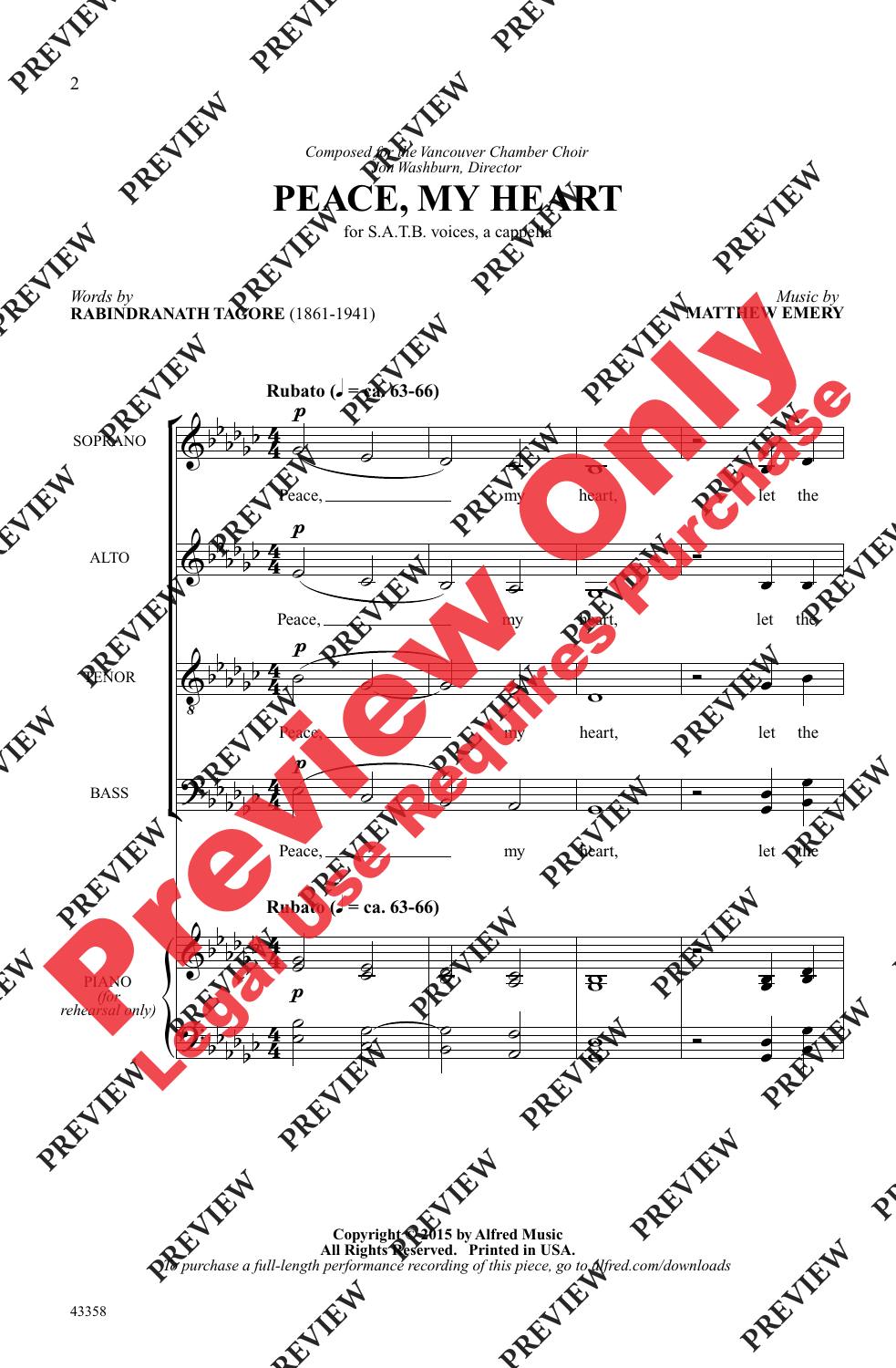

43358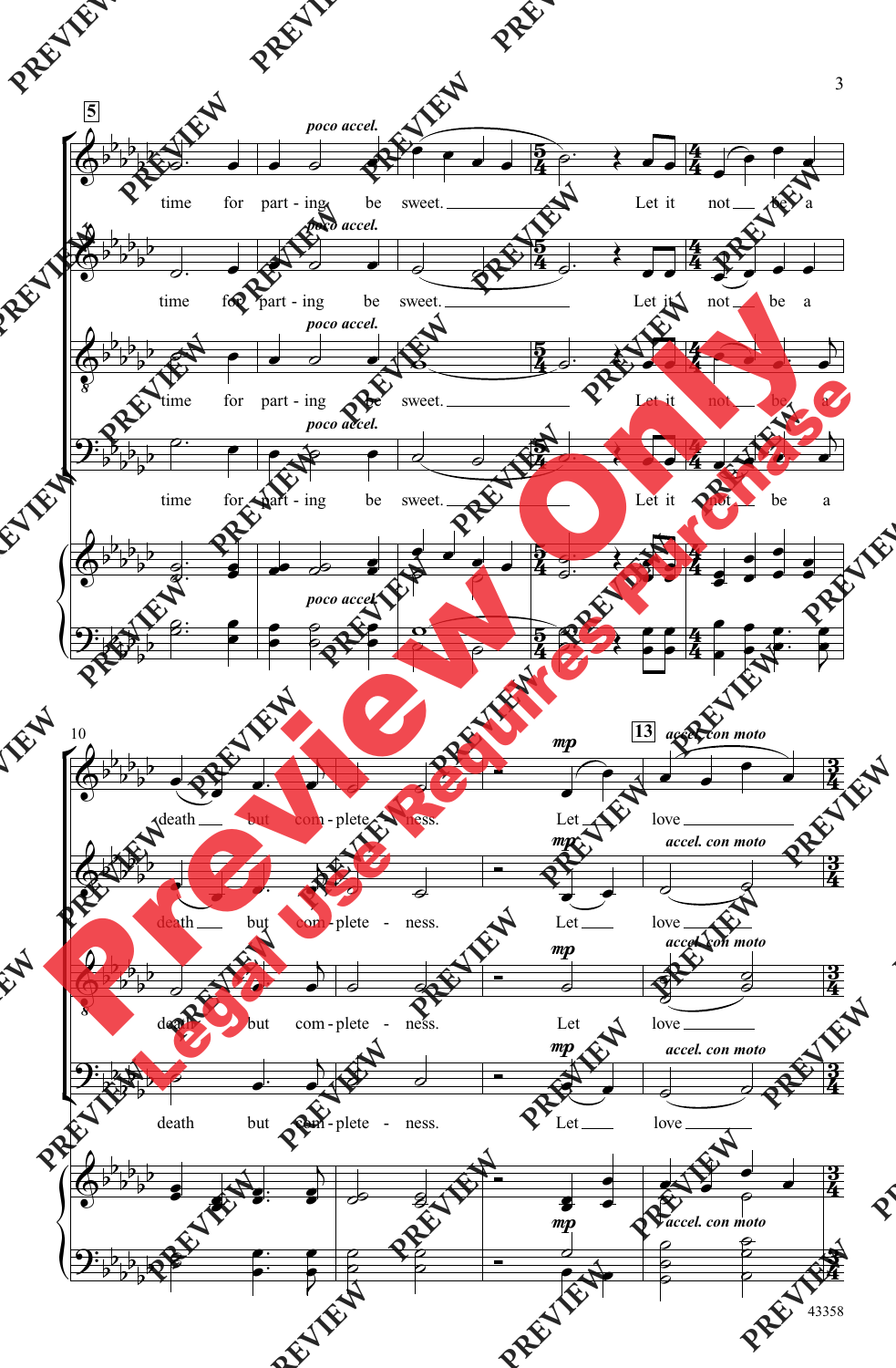

43358

4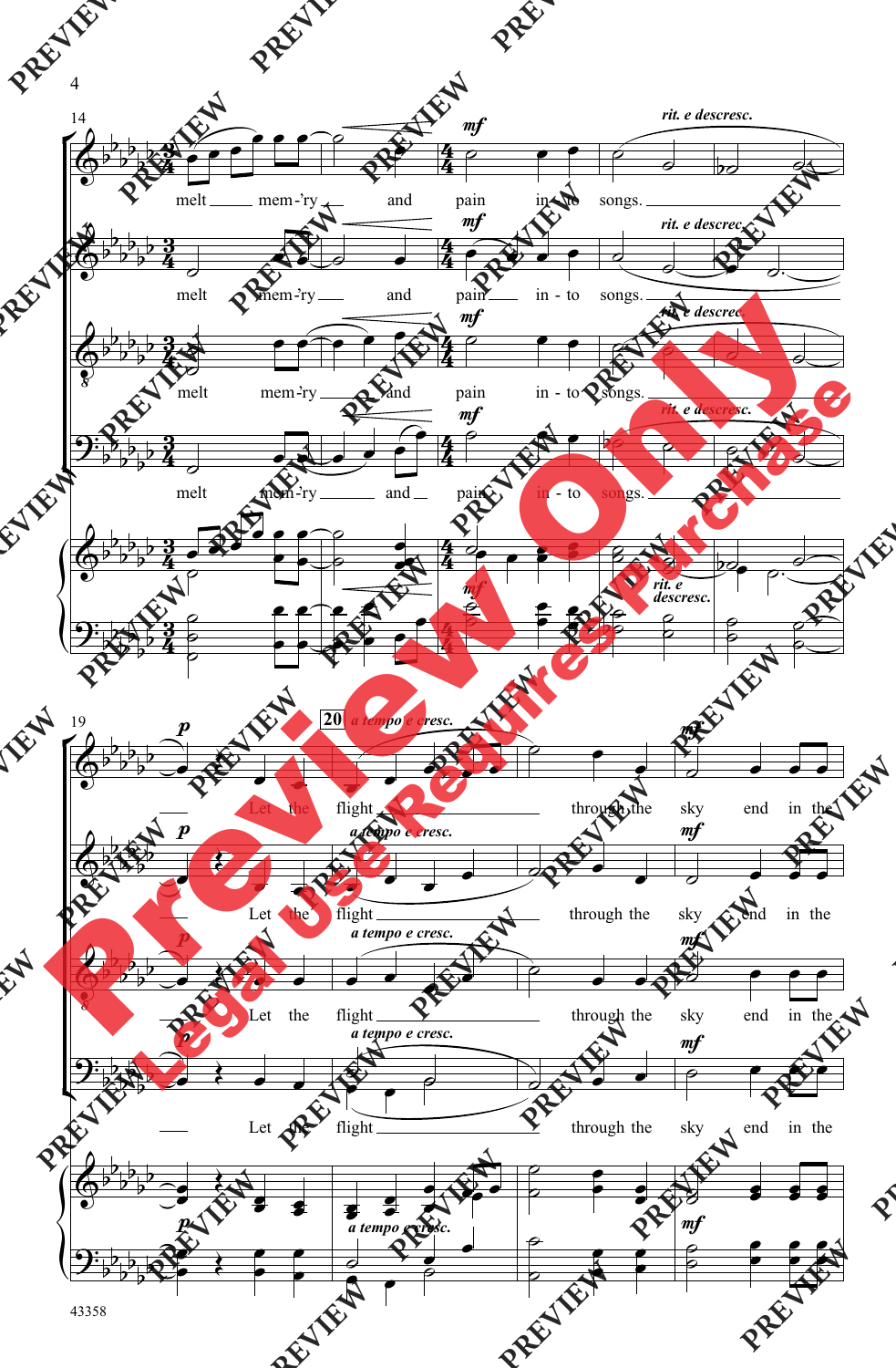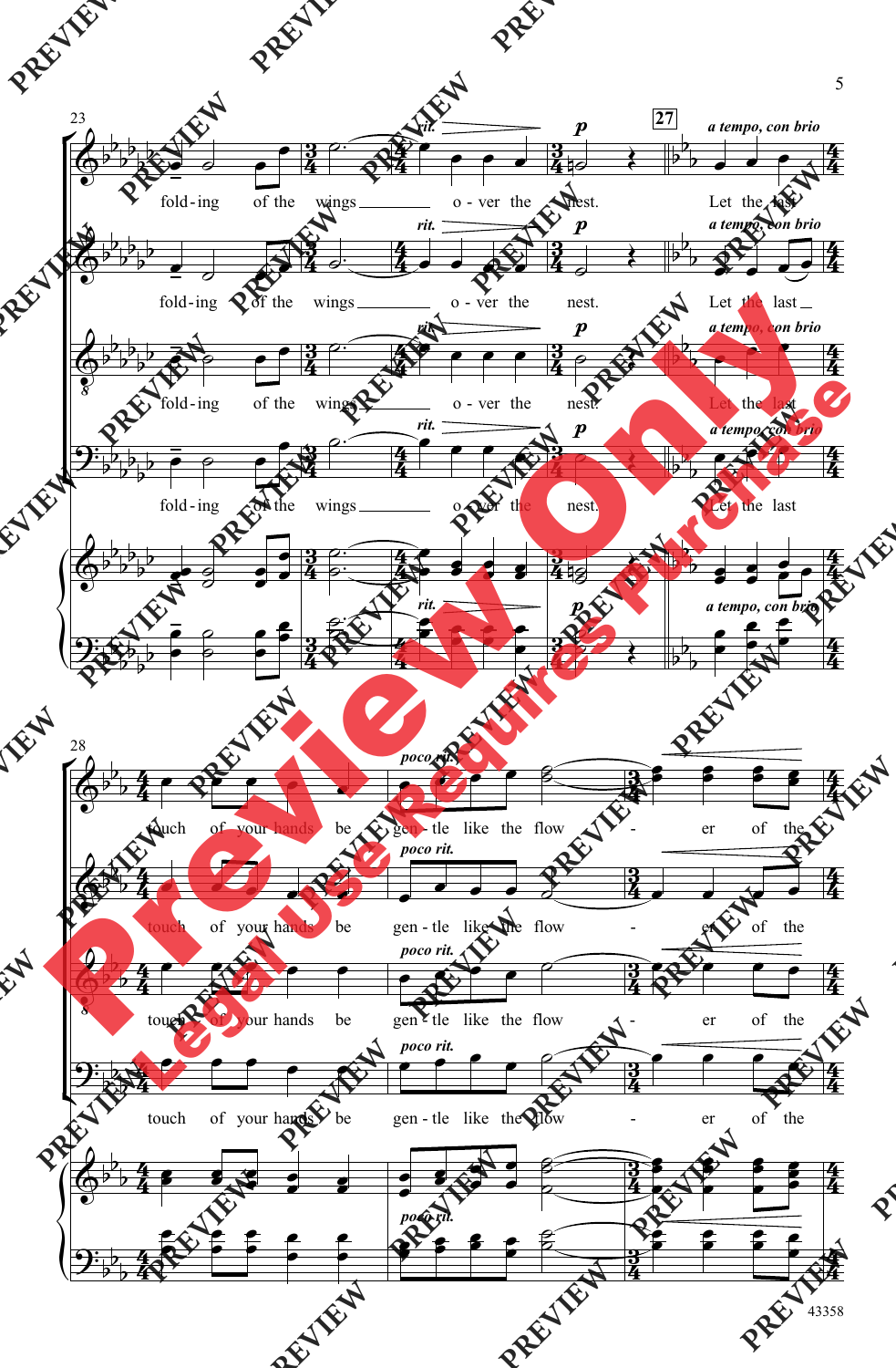